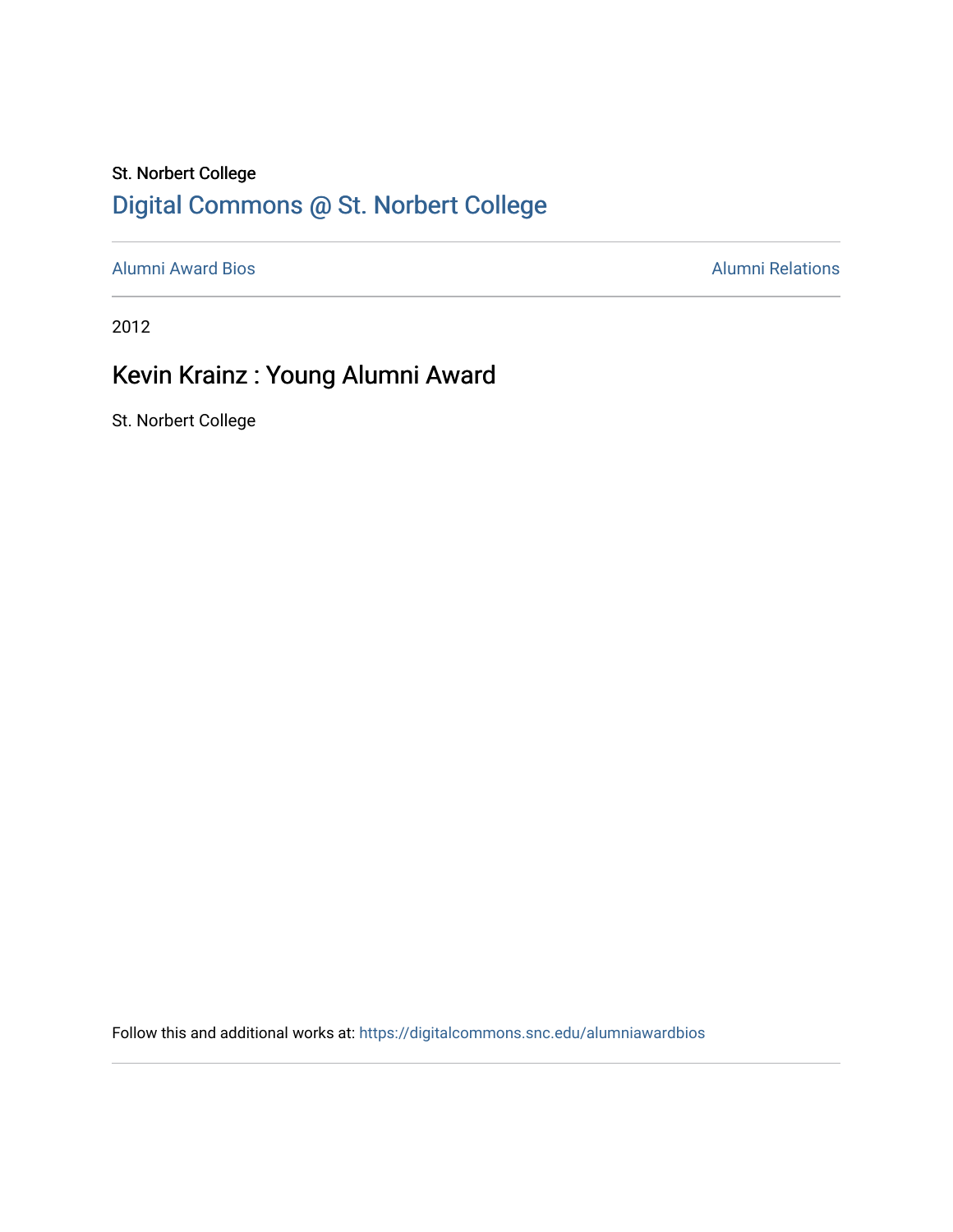



[Academics](https://www.snc.edu/academics) [Admission](https://www.snc.edu/admission) [Campus Life](https://www.snc.edu/campuslife) [Living Norbertine](https://www.snc.edu/livingnorbertine) [Athletics](https://www.snc.edu/athletics) [About](https://www.snc.edu/about)

Q

Giving

to SNC

[Alumni](https://www.snc.edu/alumni/) [Alumni Awards](https://www.snc.edu/alumni/awards/) 2012 Young Alumni Award A

### [Alumni](https://www.snc.edu/alumni/index.html)

#### [Events & Reunions](https://www.snc.edu/alumni/event/index.html) [Behind the Arch](https://www.snc.edu/alumni/event/behindthearch/) [Benefits and Services](https://www.snc.edu/alumni/benefits.html) [Get Involved](https://www.snc.edu/alumni/getinvolved.html) [Give to SNC](http://giving.snc.edu/) [Alumni Awards](https://www.snc.edu/alumni/awards/index.html) [Past Recipients](https://www.snc.edu/alumni/awards/recipients.html) [Knight Lights](https://www.snc.edu/alumni/knightlights/index.html) [Alumni-Owned](https://www.snc.edu/alumni/directory/index.html) [Businesses Network](https://www.snc.edu/alumni/directory/index.html) [Alumni Board](https://www.snc.edu/alumni/alumniboard.html) [Student Alumni](https://www.snc.edu/alumni/saa.html) [Ambassadors](https://www.snc.edu/alumni/saa.html) [Staff](https://www.snc.edu/alumni/contactus.html)

# 2012 Young Alumni Award



#### Kevin Krainz '07 [Acceptance speech video](http://www.youtube.com/watch?v=L-tED-hMS7s)

Kevin Krainz once spoke of wanting to live "an uncommon life," and he is well on his way to doing that, in the best way possible.

From his time at St. Norbert until today, Kevin has dedicated himself to serving the common good.

After graduation, he volunteered at the Archdiocese of Chicago's Amate House, helping to provide free legal services through Cabrini Green Legal Aid.

He is remembered at Amate House not just for adhering to their tenets – faith, community, service, social justice and stewardship – but for his extraordinary commitment to them.

He was, noted one nominator, a role model for the entire community.

After Amate House, Kevin traveled to Peru, where he spent a year with Augustinian Volunteers, conducting workshops on voting rights and civic participation, teaching English and serving as a translator for visiting groups of doctors.

Returning to the states, Kevin worked as a fundraiser for Cabrini Green Legal Aid, and is currently a Toll Public Interest Scholar at the University of Pennsylvania Law School. As a Toll Scholar, he has committed to performing five years of public service as a lawyer following graduation, and is already doing pro bono work on projects related to employment law.

From his days at St. Norbert as what one sponsor described as "the single most impressive student I have ever known," to his faithful service today on behalf of the poor and the marginalized, Kevin is an exemplar of Catholic social teaching and "exactly the kind of person